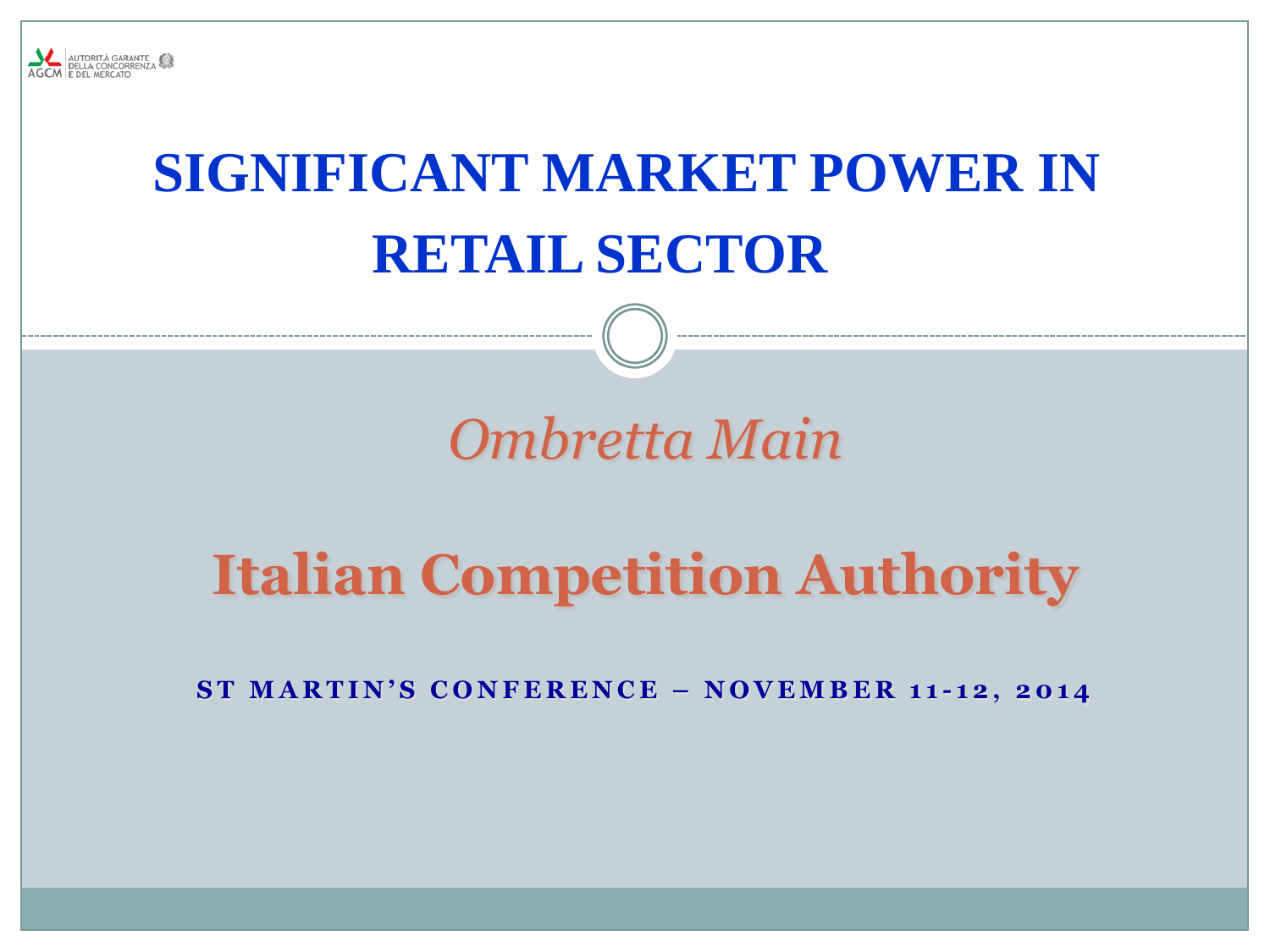

- The ICA's sectoral enquiry in the retail distribution sector
- Perceived inadequacy of existing rules to address buyer power and new forms of control of market power
- The introduction of new rules on the control of market power in the food sector in Italy – the ICA's approach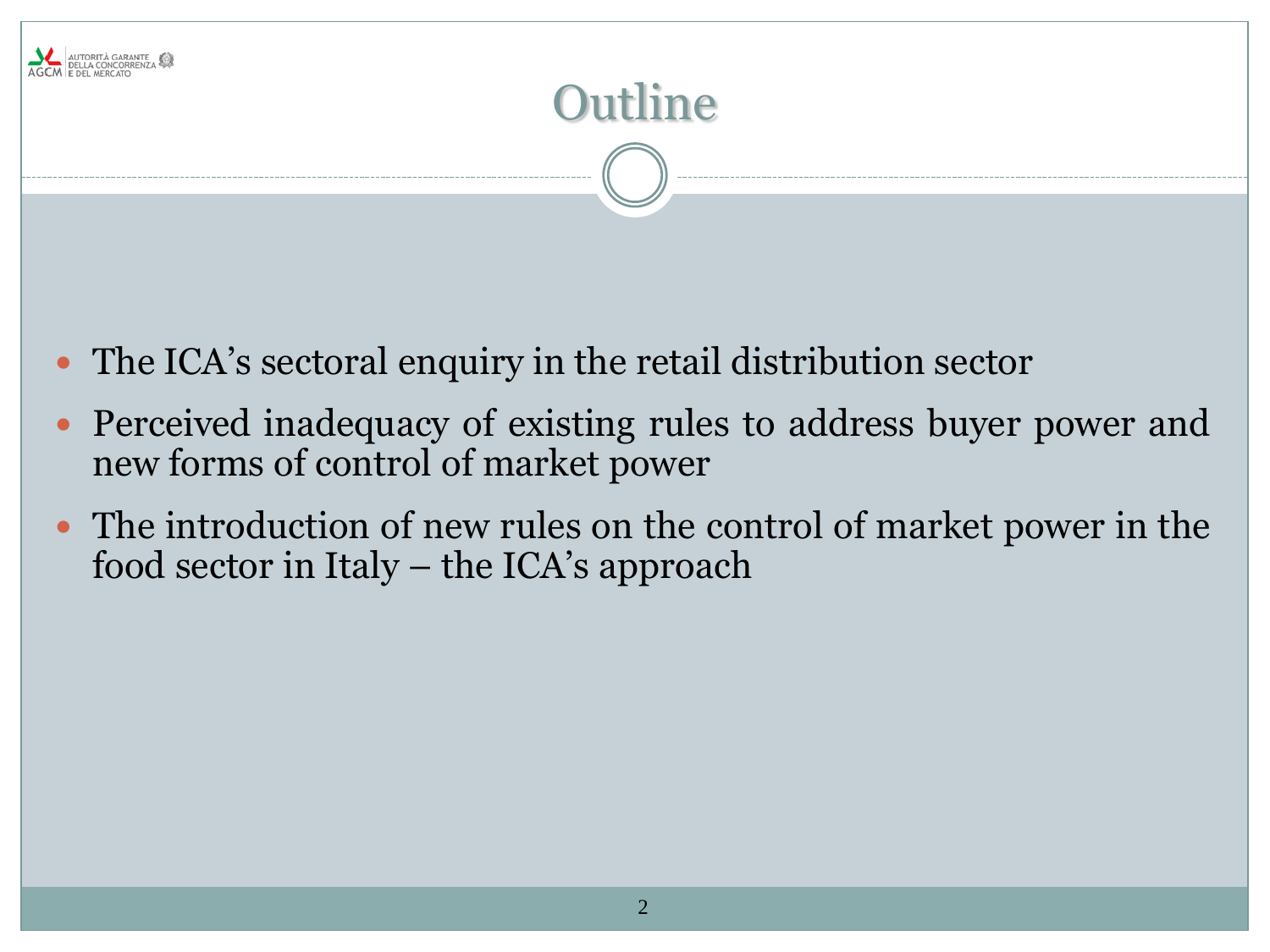

#### **Sector enquiry in the retail distribution sector**

Important features of the Italian distributive sector highlighted by the sector inquiry :

- 1) Increasing weight of Modern Distribution and significant degree of concentration in local markets;
- 2) Relevance of buying alliances;

Scope for (re)considering whether the exercise of buyer power is beneficial for consumers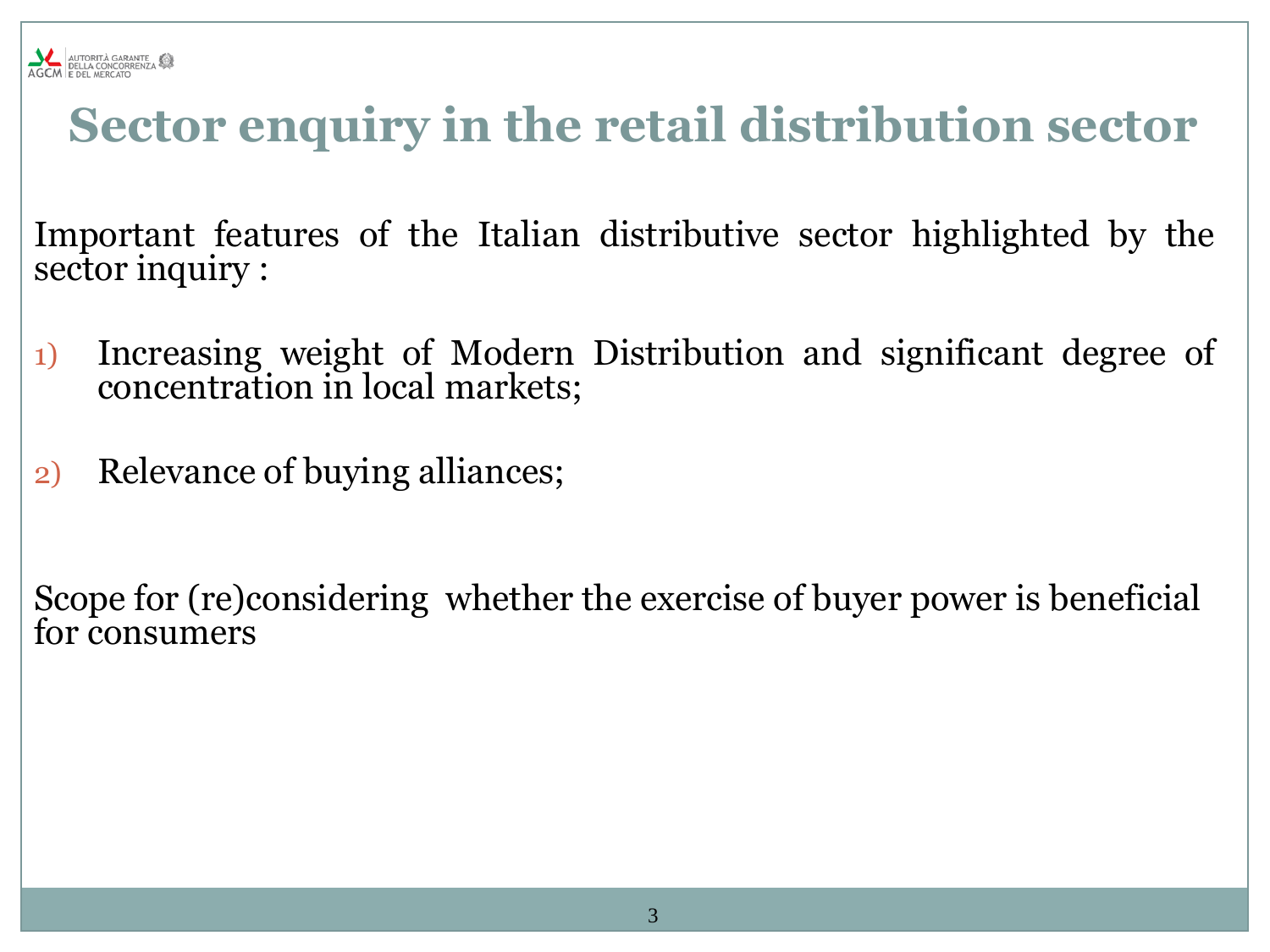

#### **Sector enquiry in the retail distribution sector**

- 1. Positive impact on consumers if lower costs translate into better prices
- 2. Negative impact on the distribution and upstream markets when:
	- a) Competing distributors are foreclosed*;*
	- b) Collusion amongst distributors is facilitated.
	- c) Producers' incentives to invest and innovate are lowered;

Competitive assessment of buyer power entails comparing short term positive effects and long run potential restrictions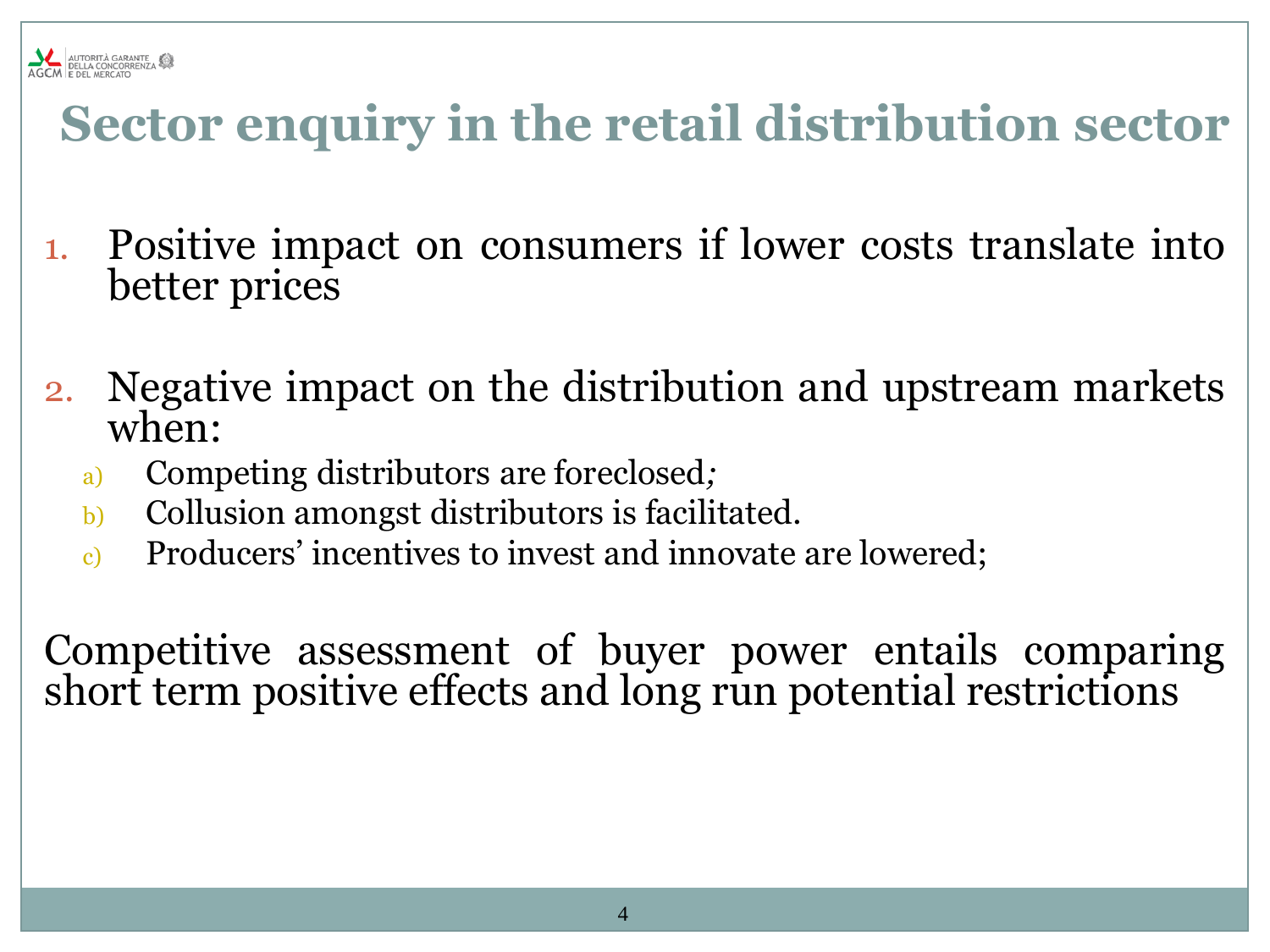### **Application of antitrust rules to buyer power**

The prosecution of anticompetitive unilateral conduct flowing from buyer power requires assessment of dominance;

If dominance cannot be established, vertical restraints agreed with suppliers might be assessed under the rules on anticompetitive agreements.

Competition rules might be ill-suited to capture buyers' conduct.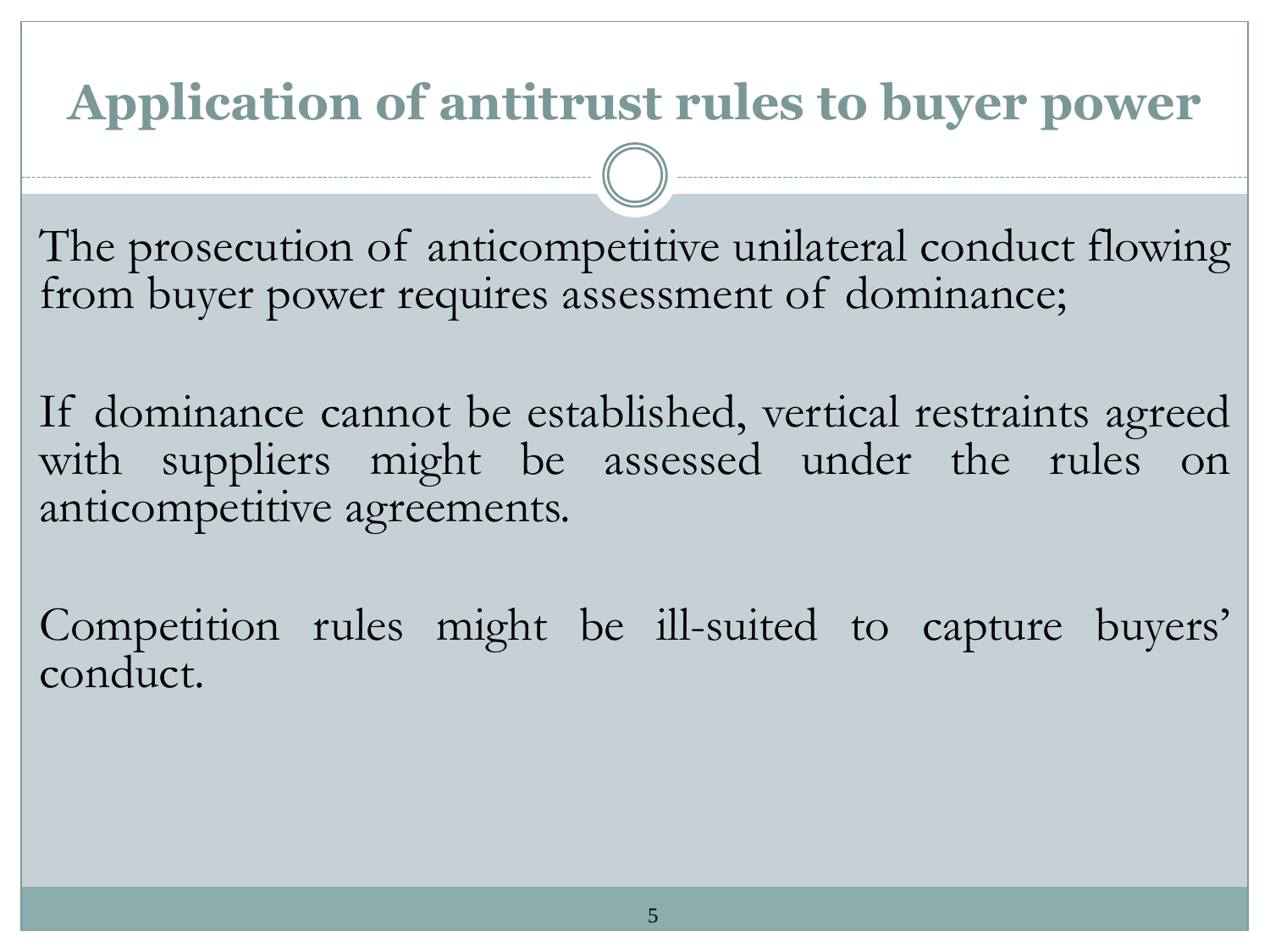

## Italian Legal Framework

- The perceived inadequacy of existing rules has been invoked to justify further regulatory intervention.
- In Italy, specific legislation concerning some contractual abuses in the food distribution chain was enacted (article 62 of DL 1/2012).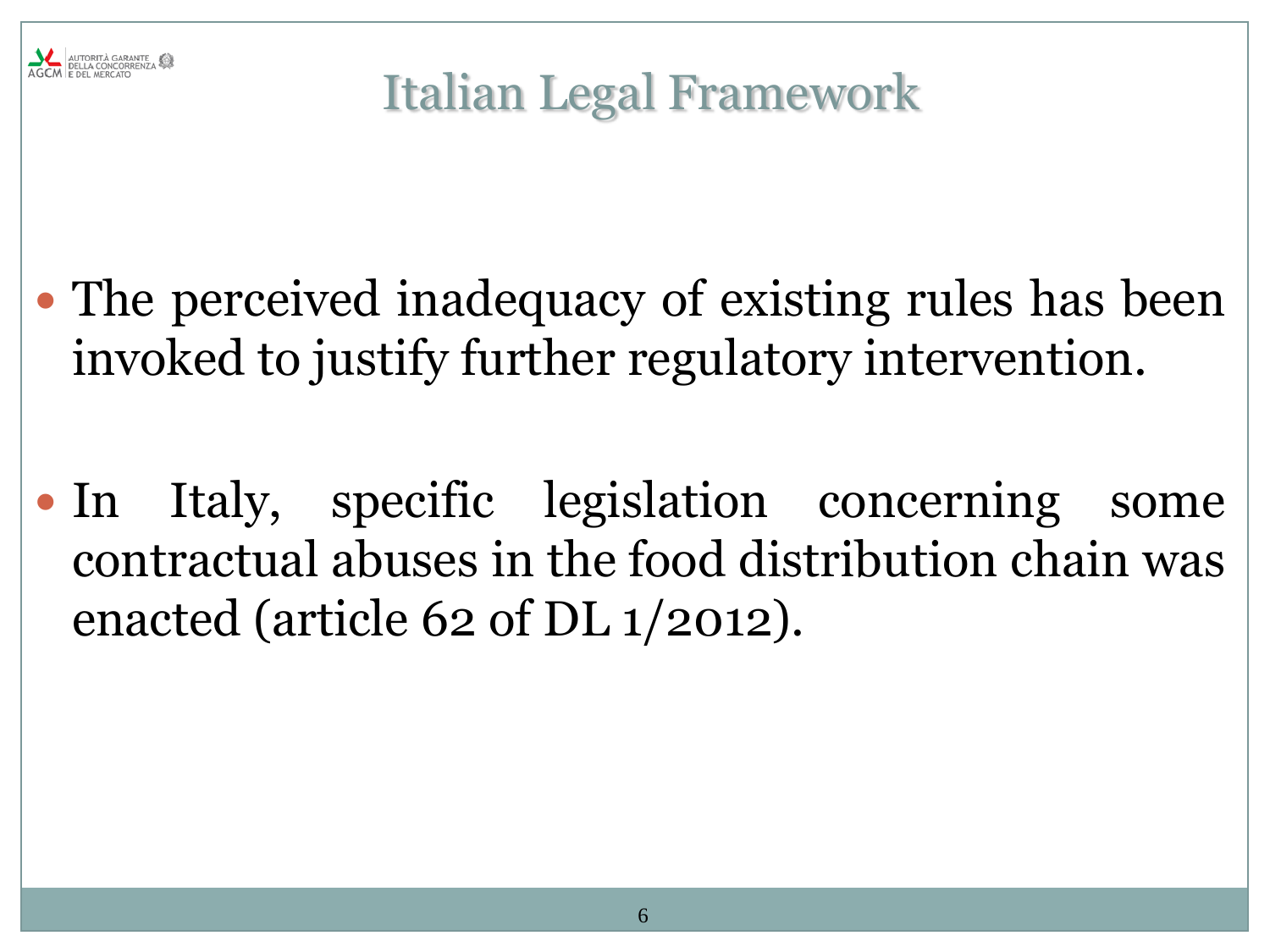#### Italian Legal Framework

**T H E LAW S E T S P R O V I S I O N S W H I C H :**

relate to **vertical relationships** within the agricultural food chain (they do not involve final consumers);

are designed to ensure greater transparency and to prevent unfair conducts **in presence of significant imbalance of contractual power**;

complement, for the agro-food industry, provisions on abuse of economic dependence (Law n. 192/1998, Article 9)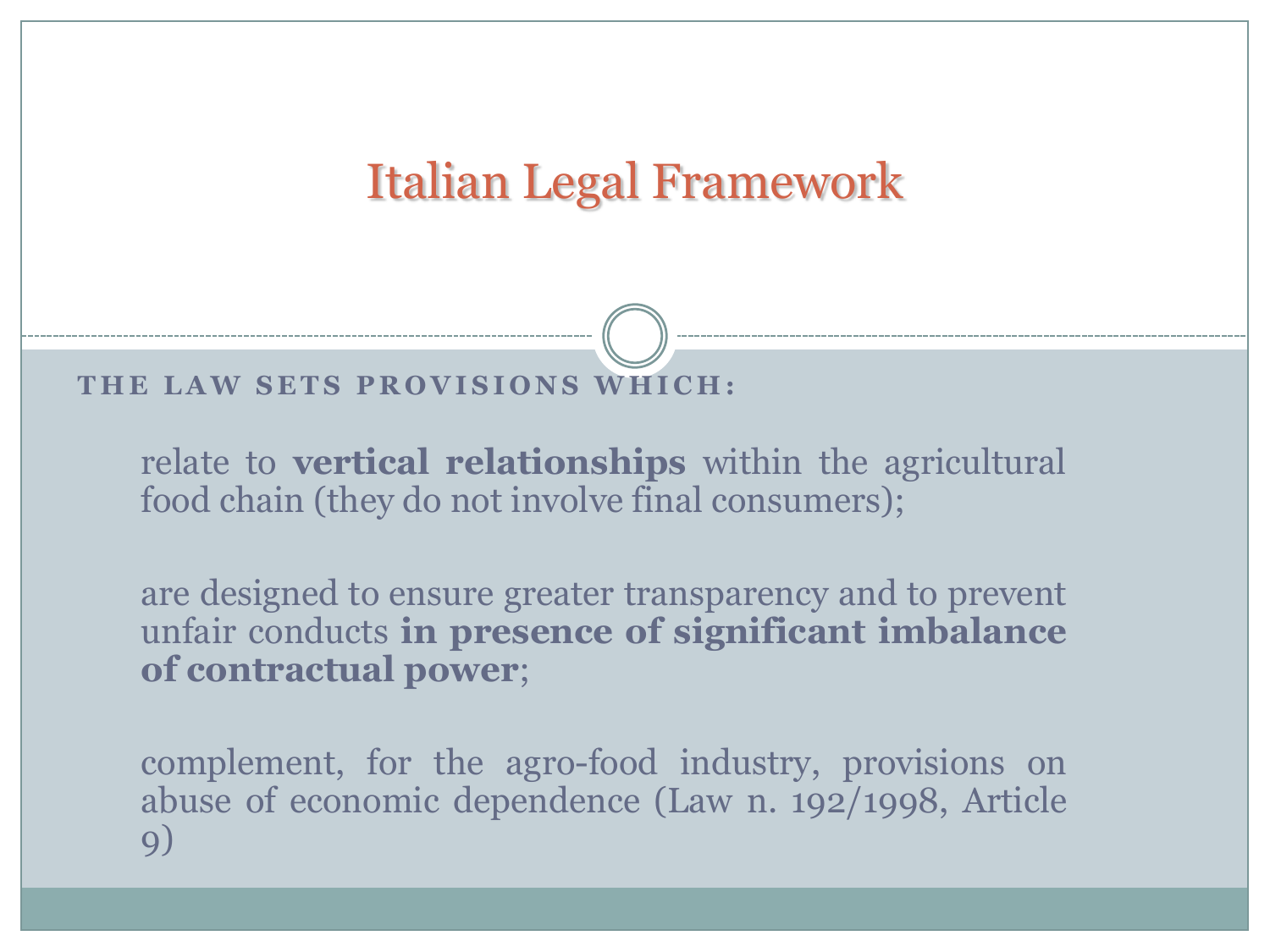## **The provisions of art. 62**

#### In particular:

writing form of commercial agreements for agricultural food and foodstuff is made compulsory (the contract must define: duration, characteristics and price of the product sold, mode of delivery and payment terms)

#### in all B2B contractual relations the following shall be prohibited :

- a) imposing directly or indirectly unfair trading conditions, as well as noncontractual retroactive conditions;
- b) applying dissimilar conditions to equivalent transactions;
- c) making the conclusion and the performance of contracts subject to acceptance by the other parties of supplementary obligations which, by their nature or according to commercial usage, have no connection with the subject of such contracts;
- d) requesting the unilateral performance of additional obligations, not justified by the nature or the content of the relevant contractual relations;
- e) Adopting any other unfair trading conduct.

A fixed deadline for payments (30 days for perishable products and 60 days for non perishable products) is made compulsory